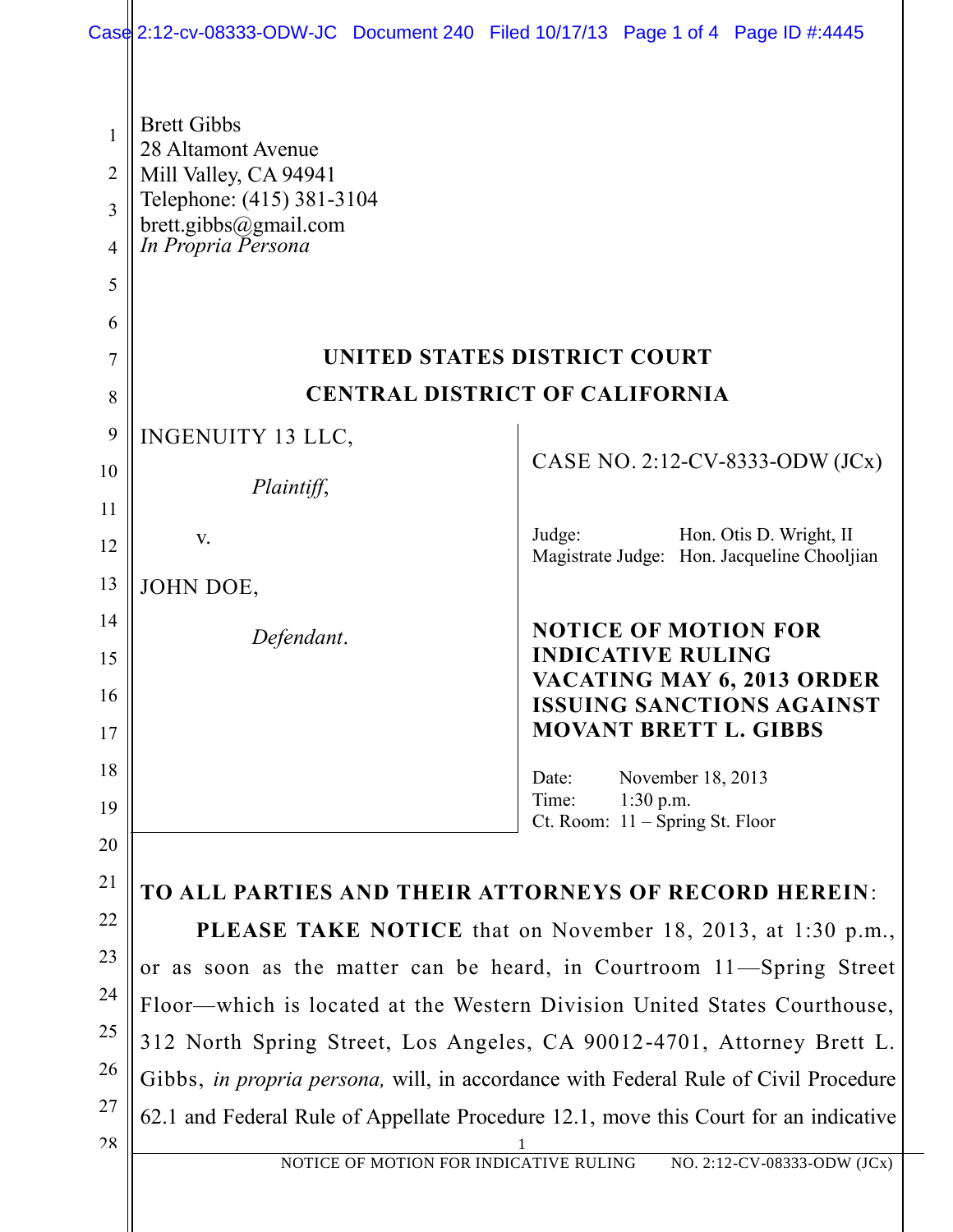1 2  $3$  || the following: ruling vacating the sanctions imposed upon him, and only those imposed on him, in the Court's May 6, 2013 Order Issuing Sanctions. In this motion, Mr. Gibbs will argue

| $\overline{4}$ | The Court should reconsider whether Gibbs lied about the size of a                      |
|----------------|-----------------------------------------------------------------------------------------|
| 5              | Defendant's property;                                                                   |
| 6              | The Court should reconsider Gibbs' involvement in violating the October<br>$\bullet$    |
| 7              | 19, 2012 Court Order vacating early discovery; and                                      |
| 8              | The Court should reconsider whether Gibbs testified or acted in bad faith<br>$\bullet$  |
| 9              | in this case.                                                                           |
| 10             | Accompanying this Notice of Motion is: (1) the Motion for an Indicative Order           |
| 11             | Vacating the Court's May 6, 2013 Order Issuing Sanctions Against Movant Brett L.        |
| 12             | Gibbs; (2) the Declaration of Brett L. Gibbs in support thereof; (3) Exhibits A through |
| 13             | G; and (4) a Proposed Order Granting the Motion for an Indicative Ruling Vacating       |
| 14             | the Court's May 6, 2013 Order Issuing Sanctions Against Movant Brett L. Gibbs.          |
| 15             |                                                                                         |
| 16             | Respectfully Submitted,<br>DATED: October 17, 2013                                      |
| 17             | /s/ Brett L. Gibbs                                                                      |
| 18             | Brett L. Gibbs                                                                          |
| 19             | 28 Altamont Avenue<br>Mill Valley, CA 94941                                             |
| 20             | Telephone: (415) 381-3104                                                               |
| 21             | brett.gibbs@gmail.com<br>In Propria Persona                                             |
| 22             |                                                                                         |
| 23             |                                                                                         |
| 24             |                                                                                         |
| 25             |                                                                                         |
| 26             |                                                                                         |
| 27             |                                                                                         |
| 28             | $\overline{c}$<br>NOTICE OF MOTION FOR INDICATIVE RULING<br>NO. 2:12-CV-08333-ODW (JCx) |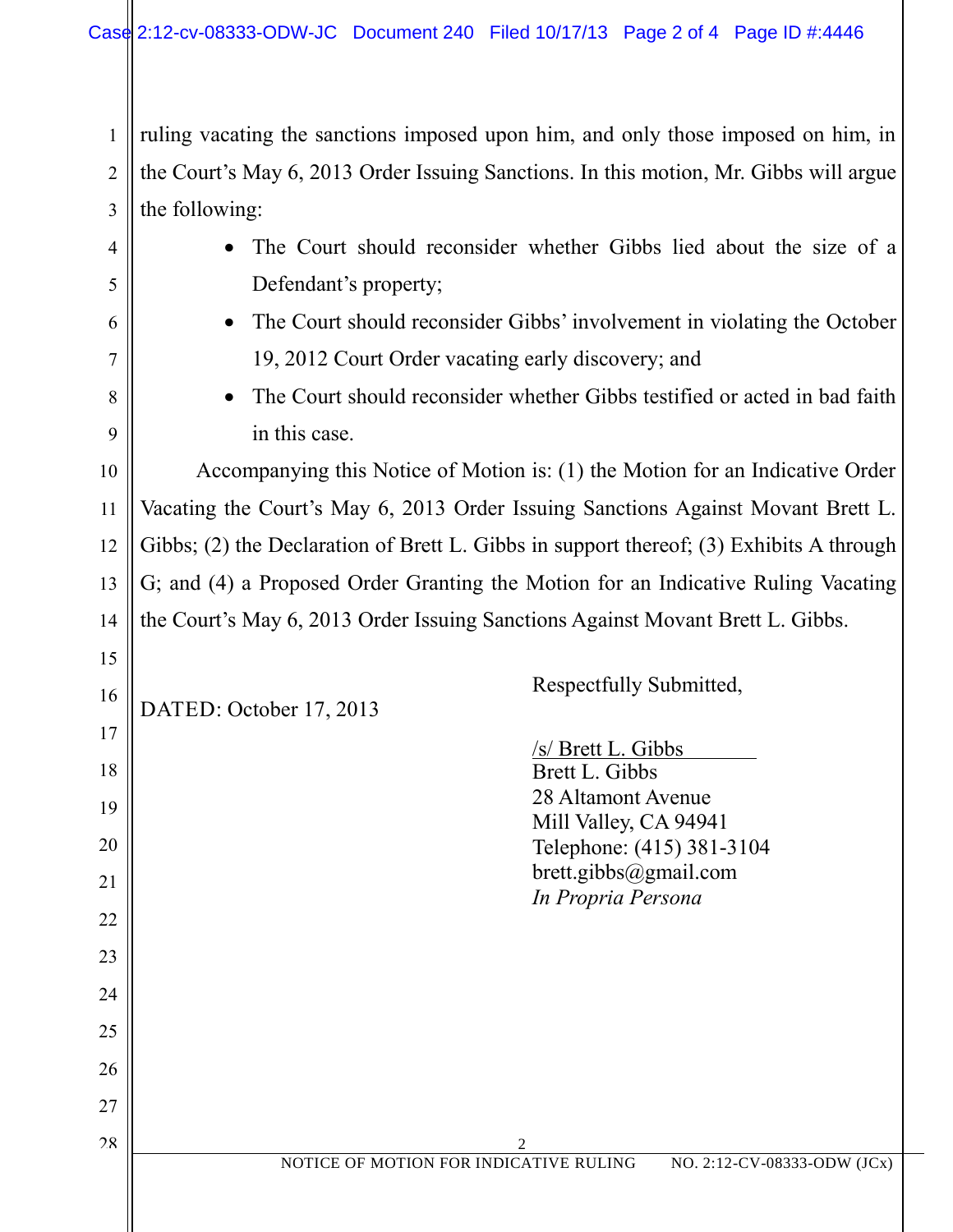1

## **CERTIFICATE OF SERVICE**

2 3 4 5 6 7 8 9 10 11 12 13 The undersigned hereby certifies that on this  $17<sup>th</sup>$  day of October, 2013, a true and correct copy of the foregoing Notice of Motion for an Indicative Ruling Vacating May 6, 2013 Order Issuing Sanctions Against Movant Brett L. Gibbs, and all attached and related pleadings, was filed with the Clerk of the Court for the Central District of California by using the CM/ECF system and served on all of those parties receiving notification through the CM/ECF system. Further, as to those individuals who do not or cannot access the CM/ECF system, on this  $17<sup>th</sup>$  day of October, 2013, a true and correct copy of the foregoing Notice of Motion for an Indicative Ruling Vacating the May 6, 2013 Order Issuing Sanctions Against Movant Brett L. Gibbs, and all attached and related pleadings, was mailed via First-Class Mail with postage thereon fully prepaid via the U.S. Postal Service from Mill Valley, California to the following individuals at the addresses below:

 3 NOTICE OF MOTION FOR INDICATIVE RULING NO. 2:12-CV-08333-ODW (JCx) 14 15 16 17 18 19 20 21 22 23 24 25 26 27 28 Paul R. Hansmeier Alpha Law Firm LLC 900 IDS Center 80 South 8th Street Minneapolis, MN 55402 prhansmeier@thefirm.mn *In Propria Persona* Paul Duffy Prenda Law, Inc. 161 N. Clark St., Suite 3200 Chicago, IL 60601 Email: pduffy@pduffygroup.com; paulduffy2005@gmail.com *In Propria Persona* /// ///